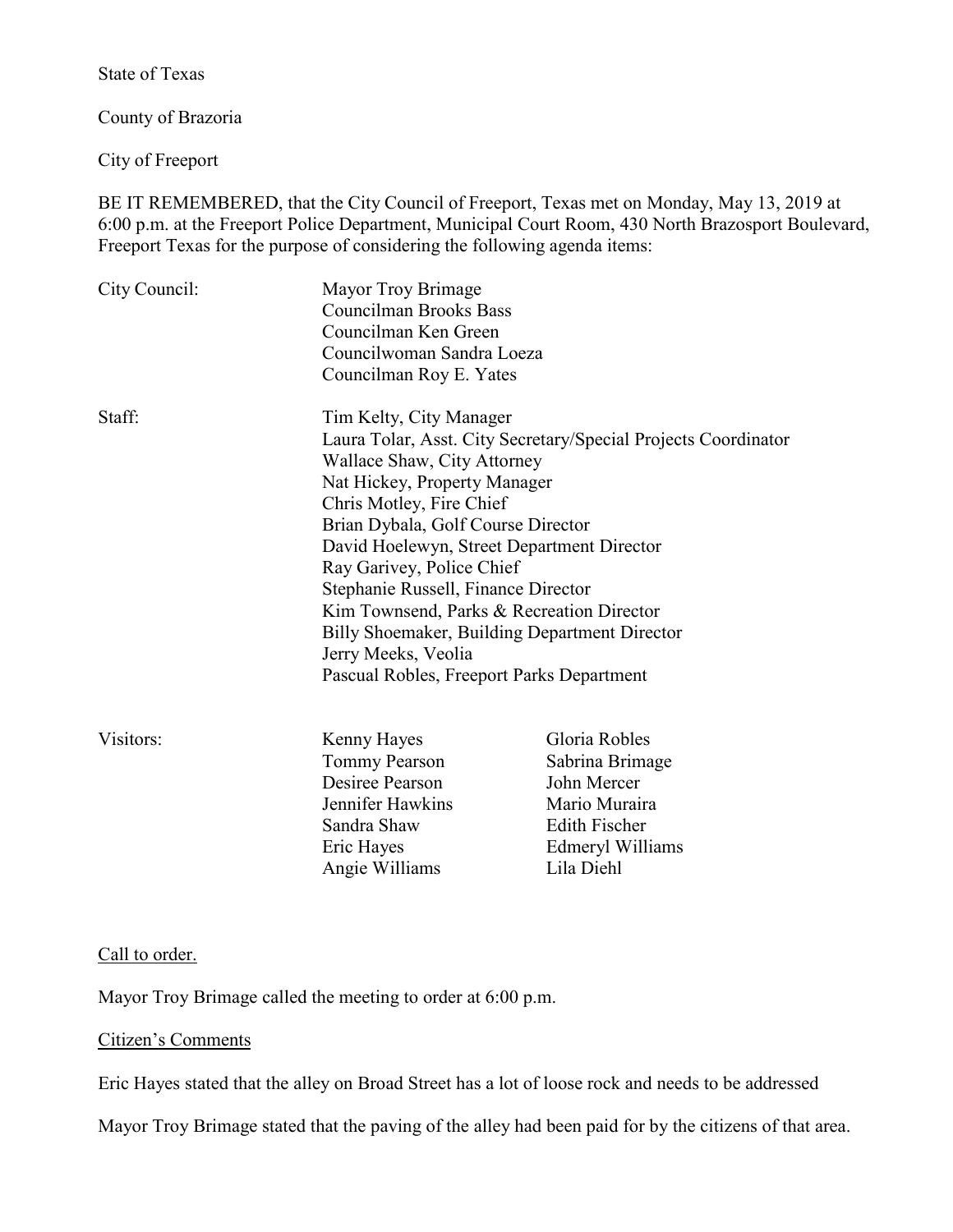## **PRESENTATIONS/ANNOUNCEMENTS: Announcements by Mayor, City Council and/or Staff**

Proclamation of the Council of the City of Freeport, Texas proclaiming International Museum Day.

Mayor Brimage read the proclamation proclaiming May 18, 2019 as International Museum Day.

Employee of the Month.

Pascual Robles was awarded Employee of the Month

Presentation by the Brazosport Area Chamber of Commerce regarding tourism promotion

Edith Fisher from the Brazosport Area Chamber of Commerce presented a PowerPoint illustrating the efforts of the Chamber regarding promotion of the area.

## **CONSENT AGENDA**

Consideration and possible action on the approval of City Council meeting minutes from April 15, 2019.

Consideration of approving Resolution No. 2019-2577 adopting a policy permitting the consideration of applications for primary depository bank services received from financial institutions that are not doing business within the municipal boundaries of the City.

On a motion by Councilman Bass, seconded by Councilwoman Loeza, with all present voting "Aye", Council unanimously approved the consent agenda.

## **REGULAR SESSION**

Consideration of approving Ordinance No. 2019-2571 canvassing the returns and declaring the results of the May 4, 2019 election, signing the required affidavit and administering the Oaths of Office by the successful candidates.

On a motion by Councilwoman Loeza, seconded by Councilman Green, with all present voting "Aye", Council unanimously approved Ordinance No. 2019-2571 canvassing the returns and declaring the results of the May 4, 2019 election, signing the required affidavit and administering the Oaths of Office by the successful candidates.

#### Consideration of selecting a Mayor Pro-Tem

On a motion by Councilwoman Loeza, seconded by Councilman Yates, with all present voting "Aye", Council unanimously approved selecting Councilman Brooks Bass as Mayor Pro-Tem.

#### Consideration of approving Ordinance No. 2019-2572 updating Chapter 111: Food Establishments

Billy Shoemaker stated that laws have changed and the City is required to make our ordinance compliant. Currently mobile food trucks are not allowed but this ordinance will allow food trucks compliant in certain areas.

Mayor Brimage stated that food trucks give residents options on food and they have to be to code.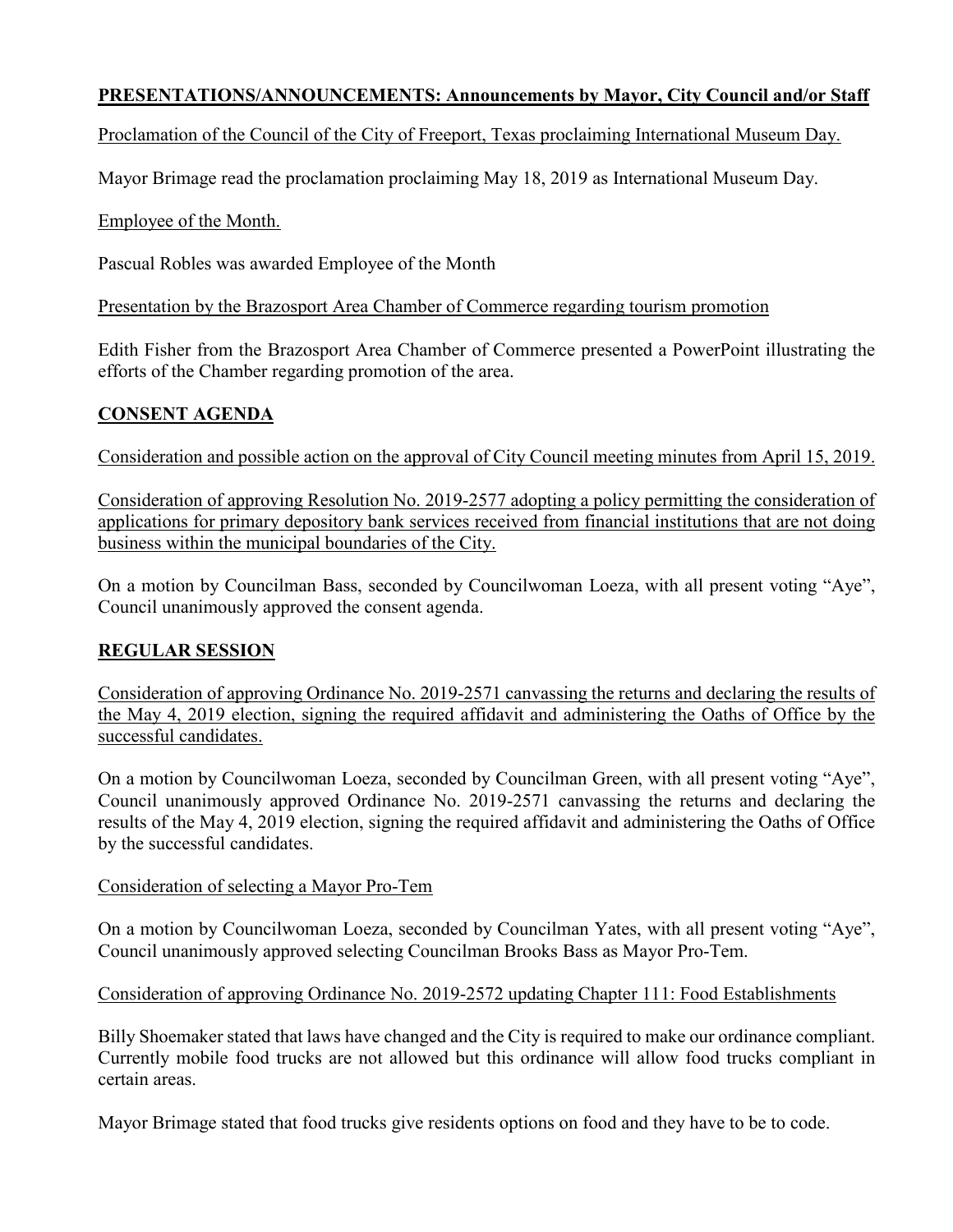Council discussed with the Finance Director Stephanie Russell ways to ensure sales tax are being paid.

Councilman Brooks Bass questioned whether food trucks must have hot water. Billy Shoemaker stated that they must have hot water and three department sinks.

Mayor Brimage addressed concerns regarding mobile food trucks near residential zones. He suggested that a 200' buffer from residential areas.

On a motion by Councilman Bass, seconded by Councilman Green, with all present voting "Aye", Council unanimously approved Ordinance No. 2019-2572 updating Chapter 111: Food Establishments including a 200' buffer around residential zones.

### Consideration of approving Resolution No. 2019-2578 approving rental fees for city venues to include RiverPlace, Velasco House and the Dow Heritage House

City Manager Tim Kelty stated that rates at these facilities were being raised \$100 for RiverPlace and the Dow Heritage House. A discount of \$100 will be deducted for Freeport residents with proof of residency. The rate increased for Velasco House \$50 and \$50 will be deducted for Freeport residents with proof of residency. Also, a discount for non-profits, Brazosport Independent School District and employees will be offered. Parks & Recreation Director Kim Townsend stated that weekends at these facilities are booked one year out.

On a motion by Councilwoman Loeza, seconded by Councilman Green, with all present voting "Aye", Council unanimously approved Resolution No. 2019-2578 approving rental fees for city venues to include RiverPlace, Velasco House and the Dow Heritage House.

Request for Qualifications for Engineering services for CDBG - Disaster Recovery to be awarded to John D. Mercer & Associates

Fire Chief Chris Motley stated that as part of Hurricane Harvey the state has about \$193,000 in funding they are looking to disperse for qualified projects. For the city to qualify to receive any funding, we had to seek sealed bids and have an engineer in place for disaster recovery projects.

City Manager Tim Kelty stated that these grants funds do not require any city match.

On a motion by Councilman Green, seconded by Councilwoman Loeza, with all present voting "Aye", Council unanimously approved awarding John D. Mercer & Associates as the engineer for CDBG Disaster Recovery projects.

Discuss and consider approval and adoption of the Citizens Participation Plan as set forth by the Texas General Land Office (GLO) for the Community Development Block Grant Recovery (CDBG-DR) Program

Mr. Kelty stated that approval of this policy is required for the CDBG Disaster Recovery grants.

Fire Chief Chris Motley stated that the policy is regarding how we handle comments from the public.

On a motion by Councilwoman Loeza, seconded by Councilman Yates, with all present voting "Aye", Council unanimously approved adopting Citizens Participation Plan as set forth by the Texas General Land Office (GLO) for the Community Development Block Grant Recovery (CDBG-DR) Program.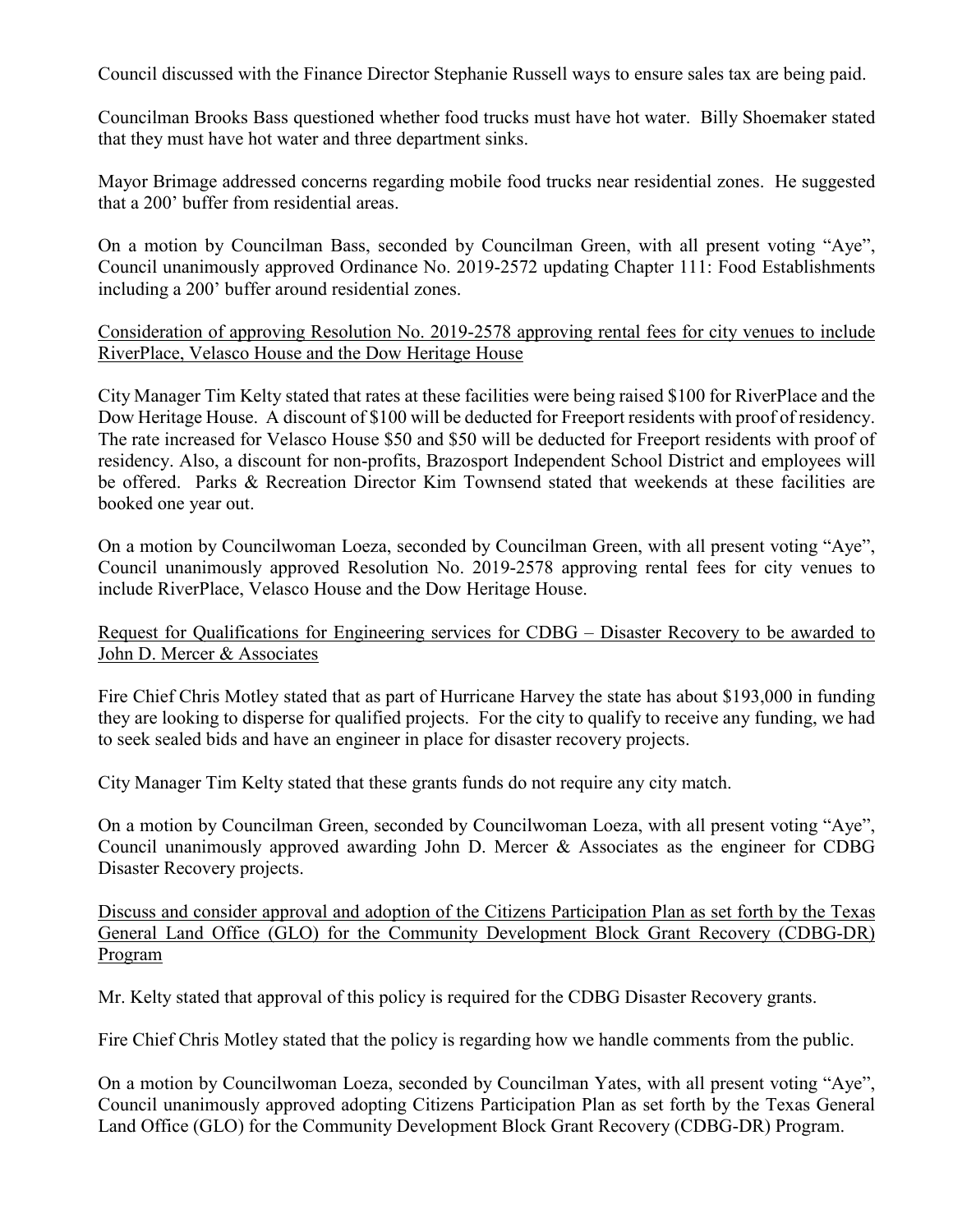Discuss and consider adoption and enforcement of the Excessive Force policy in accordance with 24 CFR 91.325(b)(6): Non-Violent Civil Rights Demonstration

Fire Chief Chris Motley stated that the policy designates best practices required by the grant.

On a motion by Councilwoman Loeza, seconded by Councilman Yates, with all present voting "Aye", Council unanimously approved adopting and enforcement of the Excessive Force policy in accordance with 24 CFR 91.325(b)(6): Non-Violent Civil Rights Demonstration.

Consideration of approving Resolution No. 2019-2579 designating the City Manager as the authorized official for grants from the Office of the Governor and approving the submission of the grant application for mobile video recorder equipment and software upgrade

Police Chief Ray Garivey stated that to be eligible for grant funding approving this resolution is a required formality. He added that it looks good for the City receiving the funds.

On a motion by Councilwoman Loeza, seconded by Councilman Green, with all present voting "Aye", Council unanimously approved Resolution No. 2019-2579 designating the City Manager as the authorized official for grants from the Office of the Governor and approving the submission of the grant application for mobile video recorder equipment and software upgrade.

Consideration and Possible Action Regarding Authorizing the Finance Director to execute a Master Intergovernmental Cooperative Purchasing Agreement with OMNIA Partners, Public Sector and its affiliates and subsidiaries

Finance Director Stephanie Russell stated that the approval of this adds another cooperative purchasing institution for purchases over \$50,000. This helps the City remain compliant.

On a motion by Councilwoman Loeza, seconded by Councilman Yates, with all present voting "Aye", Council unanimously approved authorizing the Finance Director to execute a Master Intergovernmental Cooperative Purchasing Agreement with OMNIA Partners, Public Sector and its affiliates and subsidiaries.

Consideration and Possible Action Regarding Authorizing staff to prepare an ordinance for water and sewer rate increases and to secure a proposal for a Utility Rate Study

Stephanie Russell stated to Council that operations and maintenance cost have increased about \$135,000 annually in addition to other contractual payments, leaving no money for critical infrastructure repairs. Ms. Russell proposed to raise rates 10% until a rate study can be completed. The last time rates were increase was in 2014. This increase will get us closer to level with increased expenditures until a rate study can be complete.

On a motion by Councilwoman Loeza, seconded by Councilman Green, with all present voting "Aye", Council unanimously approved authorizing staff to prepare an ordinance for water and sewer rate increases and to secure a proposal for a Utility Rate Study..

## **WORK SESSION:**

Councilman Ken Green stated that birding had started and the wetlands needs to be promoted.